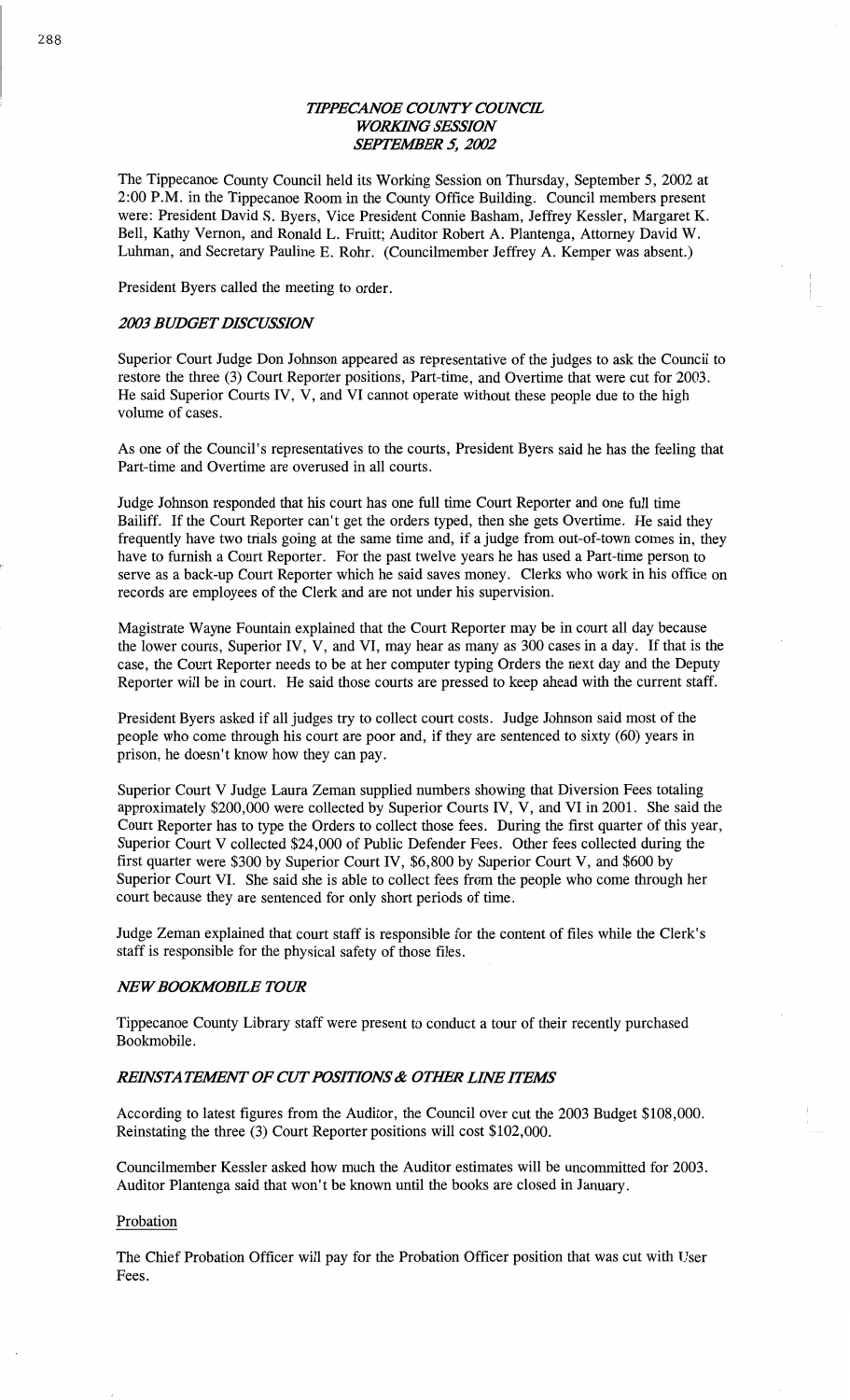## Clerk

Since the Council cut a Clerk Comot 3 position and **a** Clerk Comot **1** position in the Clerk's General Fund Budget, the Clerk, Betty Michael, has offered to pay for two (2) Clerk positions from Clerk Record Perpetuation Funds. However, she is asking that those two positions be (2) Clerk Comot **1** positions rather **than** a Clerk Comot **1** and Clerk Comot 3. The Clerk **said** there are two Clerk Comot **1** employees who currently work on Record Perpetuation. Councihnember Kessler agreed that **that** both should be Clerk Comot 1 positions but expressed concern **that** the new Clerk may not want to use the Record Perpetuation Fund for this purpose. Auditor Plantenga **said** the new Clerk will be able to adjust **this** after the first of the year if she chooses. He explained that the Council does not have to approve use of the Perpetuation Funds to **fund**  these **positions** but they do have to approve the Salary Ordinance.

President Byers didn't **think** the Council should tie the new Clerk's hands by committing her to pay for two positions from the Record Perpetuation Fund. Councilmember Kessler said he preferred to wait until the next meeting on September  $10<sup>th</sup>$  to decide if the Council will allow two Clerk **1 positions** to be funded from Record Perpetuation.

## Court Reporters

President Byers said he favors restoring the three (3) Court Reporter positions but not the Parttime and **Overtime.** Attorney Luhman pointed out **that** they can ask for additional appropriations for Part-time and Overtime next year.

**<sup>0</sup>**By consensus, the three (3) Court Reporter **positions** were restored for 2003.

## Recorder

Auditor Plantenga reported that the Recorder, Pam Berglund, consulted with the State Board of Accounts who want her to pay for the employee who works on Record Perpetuation directly from that Fund. **This** employee's salary is approximately \$35,000. Since the Recorder agreed to pay \$40,000 as anticipated revenue to the General Fund, he **said** he lowered anticipated General Fund Revenue \$40,000.

Auditor Plantenga **said** the Recorder can only pay Part—time from the Record Perpetuation Fund if it is **a** contract. The Council cut the Recorder's **Part-time** from \$6,000 to \$1,000 in the General Fund.

## Clerk Part-time

If the two Clerk positions are funded by the Clerk's Record Perpetuation Fund, the Council may reduce Part-time from \$20,000 to \$10,000.

## Zoning Enforcement Office Supplies

Since this is a one person office, \$1,500 for Office Supplies seemed excessive. The Council reduced this amount to \$500.

#### Coroner Autopsies

Due to **a** new facility, more autopsies are being performed at the County Morgue. Only suspected homicides are performed out—of—county. The Council reduced **this** line item from \$40,000 to \$30,000.

## Treasurer Office Supplies

This amount was reduced to \$1,000.

## Emergency Management Volunteer Insurance Premium (in Commissioners' Budget)

Since the County is required by Statute to pay the Volunteers' Insurance, this line item amount of \$2,200 was restored to the Commissioners' Budget.